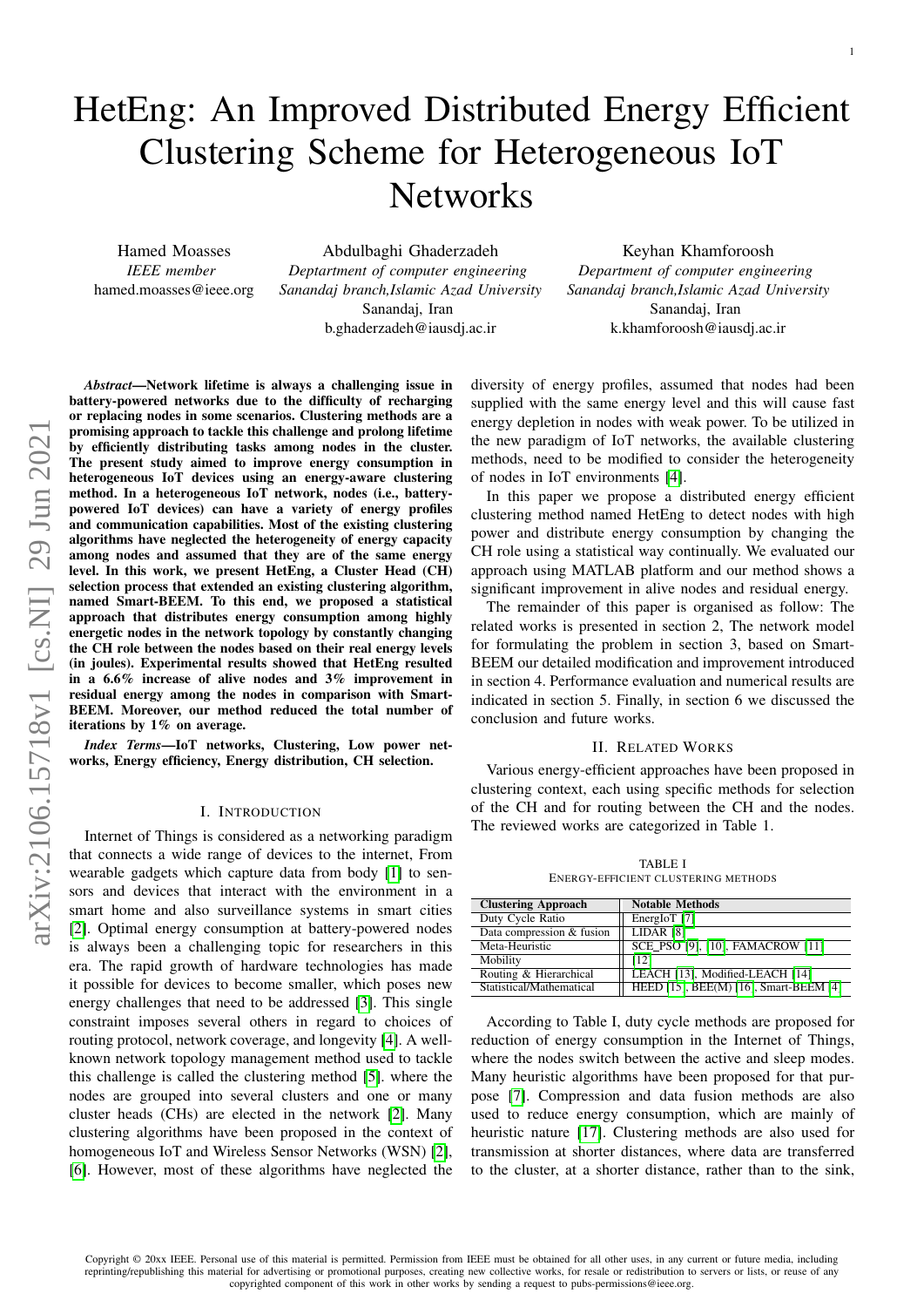at a longer distance. Selection of the optimal cluster head using heuristic and meta-heuristic algorithms is effective in reduction of energy consumption. This can be based on parameters such as temperature, residual energy, load, and number of remaining nodes. Another challenge that can be added to clustering algorithms is mobility, which is evaluated using other parameters, such as maximum lane speed and traffic flow rate. In [\[10\]](#page-4-9), a heuristic similar to the existing mathematical methods is presented for optimal selection of cluster heads, thereby reducing energy consumption in IoT. In [\[18\]](#page-5-3) the authors divide nodes into a number of clusters according to the LEACH algorithm. Cluster heads then generate a minimum spanning tree according to Prim's algorithm. The tree is balanced constantly using the AVL algorithm.

In [\[4\]](#page-4-3) the authors propose a smart clustering algorithm (Smart- BEEM) based on one in their earlier work, referred to as BEE(M), to achieve energy efficiency and support for the Quality of user Experience (QoE) in communication in cluster-based IoT networks. It is a context- and userbehavior-aware approach, aiming to simplify the selection of beneficial communication interfaces and cluster headers for data transmission on the part of IoT devices.

In another paper, Hy-IoT provides an efficient hybrid energy-aware clustering communication protocol for green IoT network computing. It also provides a real IoT network architecture for testing the proposed protocol against the existing ones. Efficient cluster head selection boosts the utilization of the node's energy contents, thereby increasing network lifetime and the rate of packet transmission to the base station. Hy-IoT uses different weighted election probabilities for selection of a cluster head based on the heterogeneity level of the region. Besides prolonging network lifetime, it increases throughput with respect to the amounts obtained by SEP, LEACH, and Z-SEP [\[19\]](#page-5-4).

## III. NETWORK MODEL

Hereon, We define our considered clustering approach adopted in the research, and formalized the problem. An IoT network contains various IoT devices (e.g., smartwatches and sensors with different battery capacities). Therefore, we define  $N = \{N_1, \ldots, N_i\}$  as heterogeneous set batterypowered IoT nodes in a network field with the dimension of  $Z \times Y$ . As an example, Figure 1 illustrates a network field of  $100m \times 100m$ . Due to the heterogeneous energy level of the nodes, they have various values of energy capacity. We denote nodes energy values as  $E = \{E_1, \ldots, E_i\}$  (in joules). On that basis, it is more challenging here than in a homogeneous network scenario to calculate and select a highenergy node to take the CH role in the network, since some nodes have higher or infinite initial energy and some have lower.Therefore, previous works conducted in the context of traditional clustering may not detect optimum CHs efficiently in IoT scenarios. Moreover, increasing number of iterations in the CH selection procedure imposes higher overload on the entire network due to the large number of broadcast packets containing information about residual energy and the density of nodes around them. In each iteration, each node calculates a grade which indicated the probability of being elected as CH based on its own energy level. Since the grade of every node should reach the point of 1.0 before it can be declared as a final CH, the packets are sent to the CHs or gateways according to the positions. In a homogeneous network, the initial energy for all the cluster nodes (in the first iteration) is the fixed value of 100% for the entire time denoted as T, representing the first iteration, and the value changes to 80% in  $T + 1$ ... n (the following iterations), continuing to decrease until it reaches 0%, where the node becomes inactive.

This affects network coverage and density, which results in unbalanced energy consumption in different areas which inevitably results in electing low-energy nodes as CH. In contrast, in heterogeneous IoT networks it is possible to elect high energy nodes to play the CH role. Figure [1](#page-1-0) illustrates the network and node distribution in the initial phase.



<span id="page-1-0"></span>Fig. 1. Network Environment at the initial state

## IV. PROPOSED APPROACH

Clustering should be done so that highly energetic nodes that are denser in terms of position receive more packets from the neighboring nodes. Therefore, it is necessary to calculate the residual energy values of the nodes so that the re-clustering operation is performed according to the states and energy statuses of the nodes. The proposed statisticallybased method is a re-modification of CH selection methods based on a change in the role of the CH through calculation of the amount of real energy in joules divided by the average of the surroundings and distribution of the energy consumption value among the initial highly-energetic nodes.In the first round, nodes with high real energy values rather than terms of percentage are selected. Then, as mean neighbor energy status is used, the energy consumption value is distributed so that high-energy nodes play a role in the sending of packets to the gateways. Therefore, energy consumption in the cluster is reduced. With these parameters taken into account, the proposed model for CH selection is shown as in Eq. (1).

<span id="page-1-1"></span>
$$
CH_{\text{prob}} =
$$
\n
$$
C_{\text{prob}} \times \frac{E_{\text{rest current node in } j}}{M_{E_{\text{rest neighbor nodes in } j}}} \times \frac{E_{\text{rest}}}{\sqrt{\frac{1}{N-1} \sum_{i=1}^{N} (E_i - M)^2}}
$$
\n(1)

In Eq. [1,](#page-1-1)  $CH_{\text{prob}}$  is the probability of the CH role, which is based on the following factors.  $C_{\text{prob}}$  has a fixed probability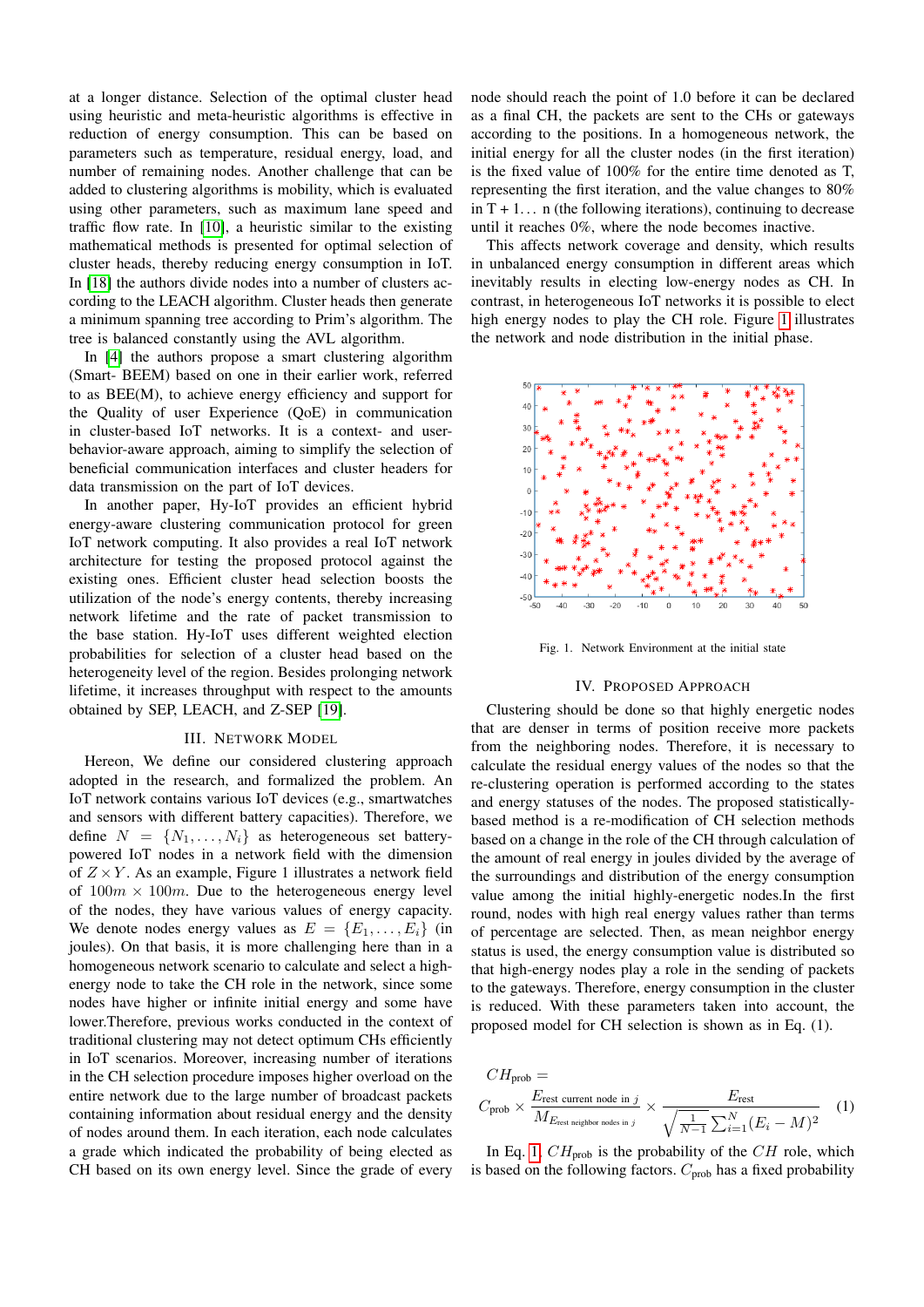value of 5%.  $E_{\text{rest}}$  is the amount of node energy that is considered in joules. M is mean neighboring node energy, which appears in the denominator of the average residual energy function of the target node, also calculated in joules. In fact, a comparison is made in this part of our algorithm between the residual energy of the node and the residual energy state of the surrounding nodes in a cluster.is the amount of node energy that is considered in joule. In the next term of the equation, the residual energy of the desired node is again considered in joules, but sample deviation is used this time for calculation of the variance of the desired node. In the deviation section, the criterion  $N$  is the number of surrounding nodes,  $E_i$  is the residual energy of each node, which is subtracted from the mean for the neighboring nodes.

To calculate the relative variance of residual energy in the network, we used sample deviation for each cluster; that is, a comparison is made between the residual energy of the node and the sample deviation of the average energy of the remaining neighbour nodes around. In fact, the variance of residual energy of the node is calculated relative to its neighboring nodes. A positive value for the standard deviation means that the examined node has more energy than the average energy of its neighbour nodes, and therefore, will get elected as the CH. In Eq (2), another term will be added, which will serve as a criterion for selecting the CH based on the conditions. On that basis, the number of repetitions in the competition round with other nodes will also be considered.

$$
CH_{\text{prob}} =
$$
\n
$$
C_{\text{prob}} \times \frac{E_{\text{rest current node in } j}}{M_{E_{\text{rest neighbor nodes in } j}}} \times \frac{E_{\text{rest}}}{\sqrt{\frac{1}{N-1} \sum_{i=1}^{N} (E_i - M)^2}} \times \frac{F_{\text{rest}}}{\frac{1}{N}} \times \frac{F_{\text{rest}}}{\frac{1}{N}} \times \frac{F_{\text{rest}}}{\frac{1}{N}} \times \frac{F_{\text{rest}}}{\frac{1}{N}} \times \frac{F_{\text{rest}}}{\frac{1}{N}} \times \frac{F_{\text{rest}}}{\frac{1}{N}} \times \frac{F_{\text{rest}}}{\frac{1}{N}} \times \frac{F_{\text{rest}}}{\frac{1}{N}} \times \frac{F_{\text{rest}}}{\frac{1}{N}} \times \frac{F_{\text{rest}}}{\frac{1}{N}} \times \frac{F_{\text{rest}}}{\frac{1}{N}} \times \frac{F_{\text{rest}}}{\frac{1}{N}} \times \frac{F_{\text{rest}}}{\frac{1}{N}} \times \frac{F_{\text{rest}}}{\frac{1}{N}} \times \frac{F_{\text{rest}}}{\frac{1}{N}} \times \frac{F_{\text{rest}}}{\frac{1}{N}} \times \frac{F_{\text{rest}}}{\frac{1}{N}} \times \frac{F_{\text{rest}}}{\frac{1}{N}} \times \frac{F_{\text{rest}}}{\frac{1}{N}} \times \frac{F_{\text{rest}}}{\frac{1}{N}} \times \frac{F_{\text{rest}}}{\frac{1}{N}} \times \frac{F_{\text{rest}}}{\frac{1}{N}} \times \frac{F_{\text{rest}}}{\frac{1}{N}} \times \frac{F_{\text{rest}}}{\frac{1}{N}} \times \frac{F_{\text{rest}}}{\frac{1}{N}} \times \frac{F_{\text{rest}}}{\frac{1}{N}} \times \frac{F_{\text{rest}}}{\frac{1}{N}} \times \frac{F_{\text{rest}}}{\frac{1}{N}} \times \frac{F_{\text{rest}}}{\frac{1}{N}} \times \frac{F_{\text{rest}}}{\frac{1}{N}} \times \frac{F_{\text{rest}}}{\frac{1}{N}} \times \frac{F_{\text{rest}}}{\frac{1}{N}} \times \frac{F_{\text{rest}}}{\frac{1}{N}}
$$

In Eq. (2), the three parts of the previous formula are repeated, except that in this step, it is necessary for specification of the protocol of choice at the node and its selection as a CH to consider its position and the density of the surrounding nodes. In the third part of the formula, nodes with more sparse surroundings are selected as CHs, and their data need to be transferred.  $D_{\text{avg}}$  is the average density of the surrounding nodes, calculated as in Eq. (3).

$$
D_{\text{avg}} = \pi R^2 \times \frac{Num_{\text{Devices}}}{Area}
$$
 (3)

In Eq.  $(3)$ , R is the communication radius of the node,  $Num_{\text{Divies}}$  is the number of battery-powered devices in network, and Area is the operation environment of sensors and devices. The value is 1 when the node can be elected as the final CH. Where the node is subjected to calculation, there are three possible cases, as given in Eq. (4).

$$
\begin{cases}\nC_1: \text{Random}(0, 1) \leq Cprob \qquad [1] \\
C_2: \frac{E_{\text{rest in j}}}{M_{E_{\text{rest other nodes in neighborhood in j}}} \times \\
\frac{E_{\text{rest}}}{\sqrt{\frac{1}{N-1} \sum_{i=1}^{N} (E_i - M)^2}} \geq 1 \qquad [2] \\
C_3: \frac{\text{Node Degree}}{D_{\text{avg}}} \geq 1 \qquad [3]\n\end{cases}
$$

If two of the three conditions in Eq. (4) are met, the node will be selected as the final node. If the node in question is unable to communicate with any of the nodes, it prepares itself for the transfer as the final CH without having to participate in the competition. Table II summarizes represents a truth table of possible scenarios [\[4\]](#page-4-3).

TABLE II CLUSTER HEAD STATUSES

|  | Final     |
|--|-----------|
|  | Final     |
|  | Final     |
|  | Final     |
|  | Tentative |

The simulation parameters are indicated in Table III. Network communication interfaces are NAI1...NAI5 which includes Wifi, Bluetooth, ZigBee, LTE and NB-LTE and each one has its own characteristics. The detailed information for these communication technologies and power consumption models are mentioned in [\[4\]](#page-4-3).

TABLE III SIMULATION PARAMETERS

| <b>Type</b>             | <b>Parameters</b> | Values                      |
|-------------------------|-------------------|-----------------------------|
| Area                    | Network Area      | From $(0,0)$ - $(100, 100)$ |
| Number of nodes         | N                 | 300                         |
| w7 Initial energy       | Energy            | Heterogeneous               |
| Transmission range      | R                 | various                     |
| Gateway                 | Sink              | At $(50, 175)$              |
| Default cluster radious |                   | 25m                         |
| Data packet size        |                   | 100 bytes                   |
| Broadcast packet size   |                   | 25 bytes                    |
| Data header size        |                   | 25 bytes                    |
| Each round              |                   | 5 TDMA frames               |
| CH data compress rate   |                   | 0.8                         |
| Duration                |                   | 1000 rounds                 |
| <b>Interfaces</b>       |                   | NAI1-NAI5                   |

#### V. PERFORMANCE EVALUATION

In recent years, several works aim to simulate various layers of cloud computing stack: IoT [\[20\]](#page-5-5), [\[21\]](#page-5-6) edge [\[22\]](#page-5-7), [\[23\]](#page-5-8), fog [\[24\]](#page-5-9), and cloud-based scenarios [\[25\]](#page-5-10) by considering different levels of system details and complexities. However, in the context of clustering algorithms, the majority of papers used MATLAB as their base simulation platform [\[26\]](#page-5-11) due to the statistical analysis nature of their evaluations. For the same reason, to evaluate our method we also used MATLAB as the base simulation platform and all conditions, including network size, simulation area, and number of nodes, as well as network distribution are assumed to be the same in all compared algorithms. The average of ten runs in the simulation process was calculated to obtain the final results.

In this study, we named the result of the proposed algorithm HetEng. It was compared statistically with different algorithms, including HEED, LEACH, BEE, BEEM, and Smart-BEEM. As initial energy levels were generated randomly in the simulation environment, the running phase was assumed to be the same in all the algorithms. For large areas, the proposed method exhibited an increase in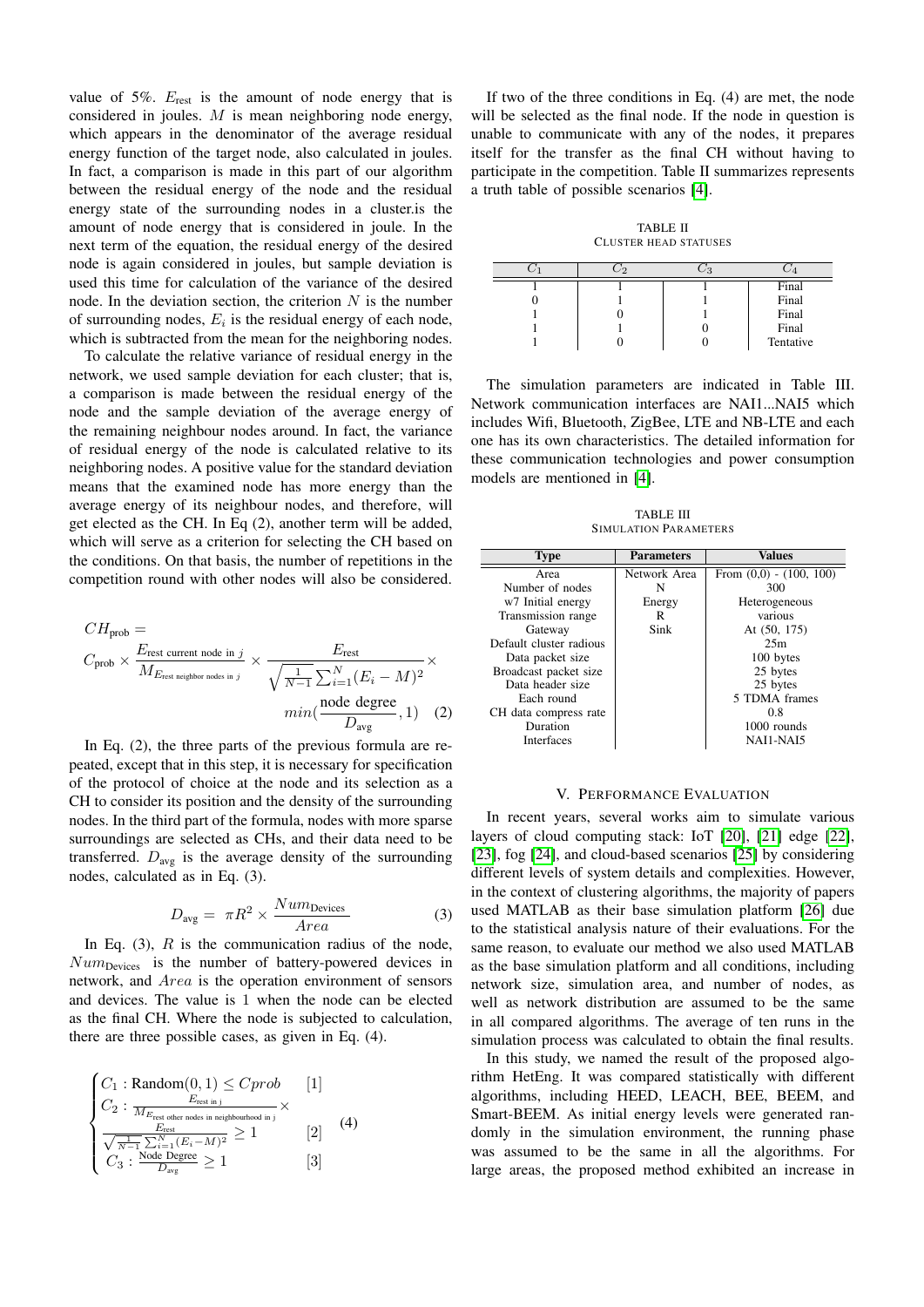network lifetime as compared to the other algorithms. It was also observed that network lifespan was generally longer in networks with more nodes than in ones with fewer nodes. The results indicated an increase in the number of alive nodes and residual energy in the proposed algorithm as compared to the others. In the large networks, however, network coverage was much closer to network lifetime, because the energy consumption in the network was significantly higher.



<span id="page-3-0"></span>Fig. 2. Comparison of residual energy among different algorithms

In Fig. [2,](#page-3-0) the superiority of the proposed algorithm over all the compared algorithms can be observed. On that basis, an average 3% improvement over the Smart-BEEM algorithm has occurred in the residual energy of the nodes, and the slope is closer to linear than those of the other algorithms, which has resulted from the closer-to-normal distribution of energy consumption. Moreover, the HEED and LEACH algorithms exhibited steeper slopes, in that order, which indicated lower amounts of energy remaining after 1000 rounds.



<span id="page-3-1"></span>Fig. 3. Alive nodes state in the network

improvement by 6.6% on average in the proposed algorithm with respect to that in Smart-BEEM. The slope of the diagram in HetEng is closer to normal and linear than in the compared algorithms, which demonstrates the slower energy discharge among network nodes.



<span id="page-3-2"></span>Fig. 4. Network coverage among different algorithms

As indicated in Fig. [4,](#page-3-2) in term of network coverage, the proposed algorithm exhibited a slight improvement in some scenarios as it depends on different factors e.g. nodes distribution and their initial energy state in the scenario, however, its performance was equal to that of Smart-BEEM and SelfCon on average, resulting from the use of five communication protocols in all the compared algorithms, which greatly affects network coverage. The diagram exhibited more normal slopes for Smart-BEEM, SelfCon, and HetEng than other compared algorithms.



<span id="page-3-3"></span>Fig. 5. CH percentage in each algorithm

Fig. [3,](#page-3-1) shows how the normal distribution of the CH role and the use of high-energy nodes to send packets resulted in the distribution of energy consumption over the network. As depicted in figure [3,](#page-3-1) the number of alive nodes exhibited an

Fig. [5,](#page-3-3) demonstrates the probability of selecting a CH among the nodes. As can be seen, the HEED algorithm exhibited the largest number of jumps and changes at the beginning of the competition, and the probability constantly decreased over time with the loss of alive nodes. The five algorithms BEE, BEEM, Smart-BEEM, SelfCon, and HetEng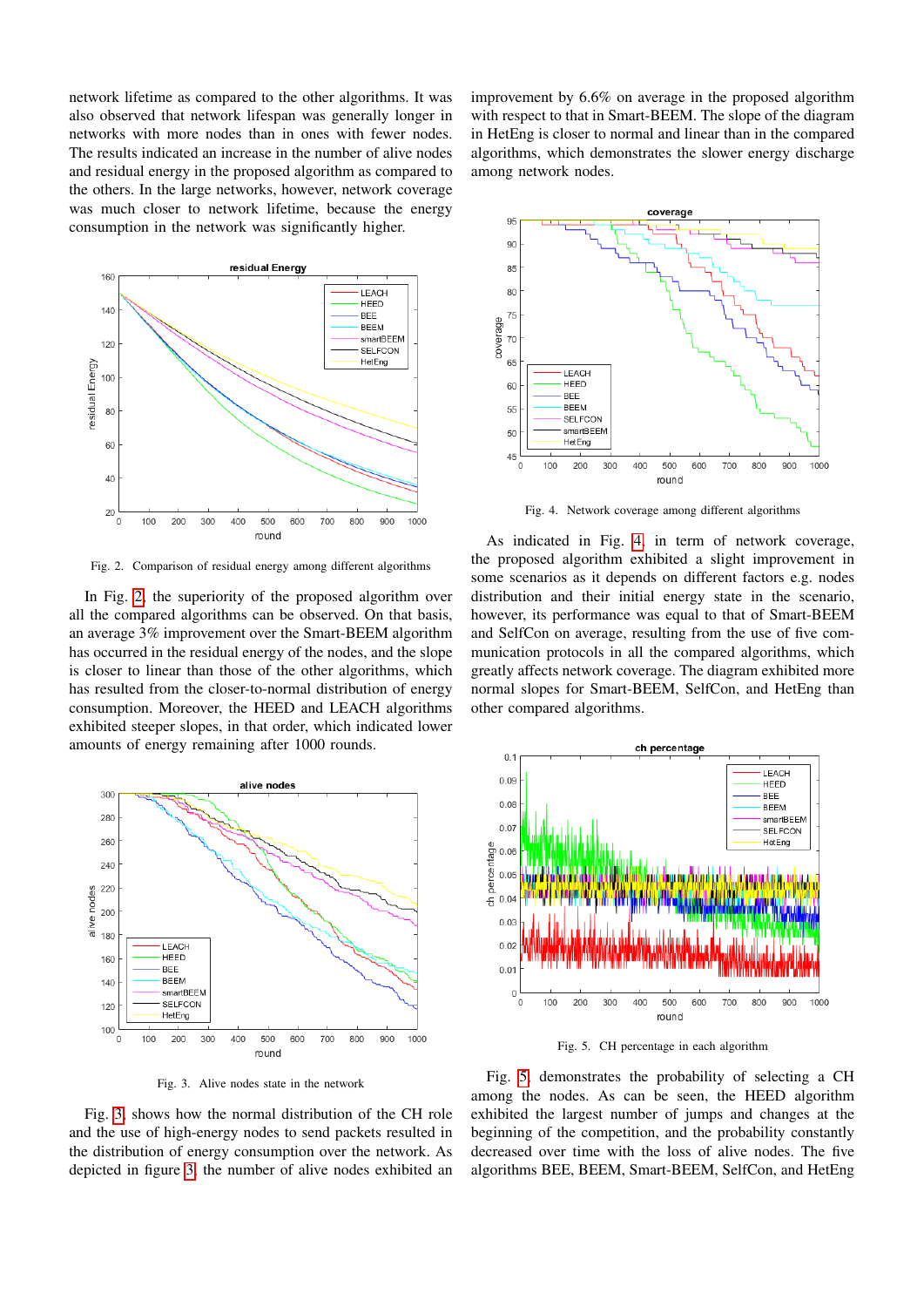were closer to linear, and exhibited almost equal values of probability of the role.



<span id="page-4-14"></span>Fig. 6. Iteration Status

Fig. [6,](#page-4-14) shows the importance of reducing the number of iterations in the selection of the CH in the network and its impact on reduction of network overhead. As indicated, the HEED algorithm exhibited the largest number of rounds and of fluctuations due to the greedy mechanism of selecting the cluster head and the focus on distribution of the role among all the nodes (including those with low energy). HetEng reduced the iteration number by 1% on average in comparison with Smart-BEEM and SelfCon on average. It should be noted that the Leach algorithm exhibited the smallest number of competition rounds and the optimal mode among all the algorithms due to the application of random selection instead of competition rounds.

# VI. CONCLUSION AND FUTURE WORKS

In this paper, we proposed a distributed energy-efficient cluster head (CH) selection scheme in low-power clustered IoT networks to support heterogeneity and detect the most optimum nodes with high energy to play the CH role. Despite the many advancements that have been made in the field of hardware and downsizing technologies, energy consumption, network longevity, and, most importantly, network coverage are considered as the main challenges in such networks. Many of the challenges that exist in all low-power networks, such as wireless sensor networks, are still there in IoT networks, where they are even severer due to the much more complex scenarios. In the proposed algorithm, real energy variance was calculated using sample deviation, and the nodes were compared to those surrounding them in the cluster, indicating a high level of intelligence, which makes it possible to manage the network in terms of longevity, energy consumption, and network coverage under different conditions. We reduced the number of iterations by 1%, and used average values to distribute energy consumption among high-energy nodes, which resulted in: 1- reduction of energy consumption by 6.6% over the whole network rather than at each individual node and 2- improvement of coverage with respect to that in the compared algorithms through prevention

of rapid depletion of energy at nodes with low energy. Finally, there are issues that need to be addressed for improvement of the present study in more realistic environments: (1) mobility, which is an important factor in IoT networks, and (2) Quality of Service (QoS).

### ACKNOWLEDGMENT

The authors would like to express their highest gratitude to Mr. Michel Gokan Khan from Karlstad University in Sweden for his genuine support and constructive feedback.

#### **REFERENCES**

- <span id="page-4-0"></span>[1] D. Amiri, A. Anzanpour, I. Azimi, M. Levorato, P. Liljeberg, N. Dutt, and A. M. Rahmani, "Context-aware sensing via dynamic programming for edge-assisted wearable systems," *ACM Trans. Comput. Healthcare*, vol. 1, no. 2, Mar. 2020. [Online]. Available: <https://doi.org/10.1145/3351286>
- <span id="page-4-1"></span>[2] L. Xu, R. Collier, and G. M. P. O'Hare, "A survey of clustering techniques in wsns and consideration of the challenges of applying such to 5g iot scenarios," *IEEE Internet of Things Journal*, vol. 4, no. 5, pp. 1229–1249, 2017.
- <span id="page-4-2"></span>[3] A. Shahraki, A. Taherkordi, Haugen, and F. Eliassen, "A survey and future directions on clustering: From wsns to iot and modern networking paradigms," *IEEE Transactions on Network and Service Management*, pp. 1–1, 2020.
- <span id="page-4-3"></span>[4] L. Xu, G. M. P. O'Hare, and R. Collier, "A smart and balanced energy-efficient multihop clustering algorithm (smart-beem) for mimo iot systems in future networks  $\pm$ ." *Sensors*, vol. 17, no. 7, 2017. [Online]. Available:<https://www.mdpi.com/1424-8220/17/7/1574>
- <span id="page-4-4"></span>[5] M. S. Batta, H. Mabed, Z. Aliouat, and S. Harous, "A distributed multi-hop intra-clustering approach based on neighbors two-hop connectivity for iot networks," *Sensors*, vol. 21, no. 3, 2021. [Online]. Available:<https://www.mdpi.com/1424-8220/21/3/873>
- <span id="page-4-5"></span>[6] P. Saini and A. K. Sharma, "E-deec- enhanced distributed energy efficient clustering scheme for heterogeneous wsn," in *2010 First International Conference On Parallel, Distributed and Grid Computing (PDGC 2010)*, 2010, pp. 205–210.
- <span id="page-4-6"></span>[7] Q. Li, S. P. Gochhayat, M. Conti, and F. Liu, "Energiot: A solution to improve network lifetime of iot devices," *Pervasive and Mobile Computing*, vol. 42, pp. 124–133, 2017. [Online]. Available: <https://www.sciencedirect.com/science/article/pii/S1574119217301219>
- <span id="page-4-7"></span>[8] L. Malambo, S. Popescu, D. Horne, N. Pugh, and W. Rooney, "Automated detection and measurement of individual sorghum panicles using density-based clustering of terrestrial lidar data,' *ISPRS Journal of Photogrammetry and Remote Sensing*, vol. 149, pp. 1–13, 2019. [Online]. Available: [https://www.sciencedirect.com/](https://www.sciencedirect.com/science/article/pii/S0924271618303502) [science/article/pii/S0924271618303502](https://www.sciencedirect.com/science/article/pii/S0924271618303502)
- <span id="page-4-8"></span>[9] D. R. Edla, M. C. Kongara, and R. Cheruku, "Sce-pso based clustering approach for load balancing of gateways in wireless sensor networks, *Wirel. Netw.*, vol. 25, no. 3, p. 1067–1081, Apr. 2019. [Online]. Available:<https://doi.org/10.1007/s11276-018-1679-2>
- <span id="page-4-9"></span>[10] C. Iwendi, P. K. R. Maddikunta, T. R. Gadekallu, K. Lakshmanna, A. K. Bashir, and M. J. Piran, "A metaheuristic optimization approach for energy efficiency in the iot networks," *Software: Practice and Experience*, vol. n/a, no. n/a. [Online]. Available: <https://onlinelibrary.wiley.com/doi/abs/10.1002/spe.2797>
- <span id="page-4-10"></span>[11] S. Gajjar, M. Sarkar, and K. Dasgupta, "Famacrow: Fuzzy and ant colony optimization based combined mac, routing, and unequal clustering cross-layer protocol for wireless sensor networks," *Applied Soft Computing*, vol. 43, pp. 235–247, 2016. [Online]. Available: <https://www.sciencedirect.com/science/article/pii/S1568494616300709>
- <span id="page-4-11"></span>[12] M. Ren, L. Khoukhi, H. Labiod, J. Zhang, and V. Veque, "A new mobility-based clustering algorithm for vehicular ad hoc networks (vanets)," in *NOMS 2016 - 2016 IEEE/IFIP Network Operations and Management Symposium*, 2016, pp. 1203–1208.
- <span id="page-4-12"></span>[13] W. R. Heinzelman, A. Chandrakasan, and H. Balakrishnan, "Energyefficient communication protocol for wireless microsensor networks, in *Proceedings of the 33rd Annual Hawaii International Conference on System Sciences*, 2000, pp. 10 pp. vol.2–
- <span id="page-4-13"></span>[14] T. M. Behera, U. C. Samal, and S. K. Mohapatra, "Energy-efficient modified leach protocol for iot application," *IET Wireless Sensor Systems*, vol. 8, no. 5, pp. 223–228, 2018. [Online]. Available: [https://](https://ietresearch.onlinelibrary.wiley.com/doi/abs/10.1049/iet-wss.2017.0099) [ietresearch.onlinelibrary.wiley.com/doi/abs/10.1049/iet-wss.2017.0099](https://ietresearch.onlinelibrary.wiley.com/doi/abs/10.1049/iet-wss.2017.0099)